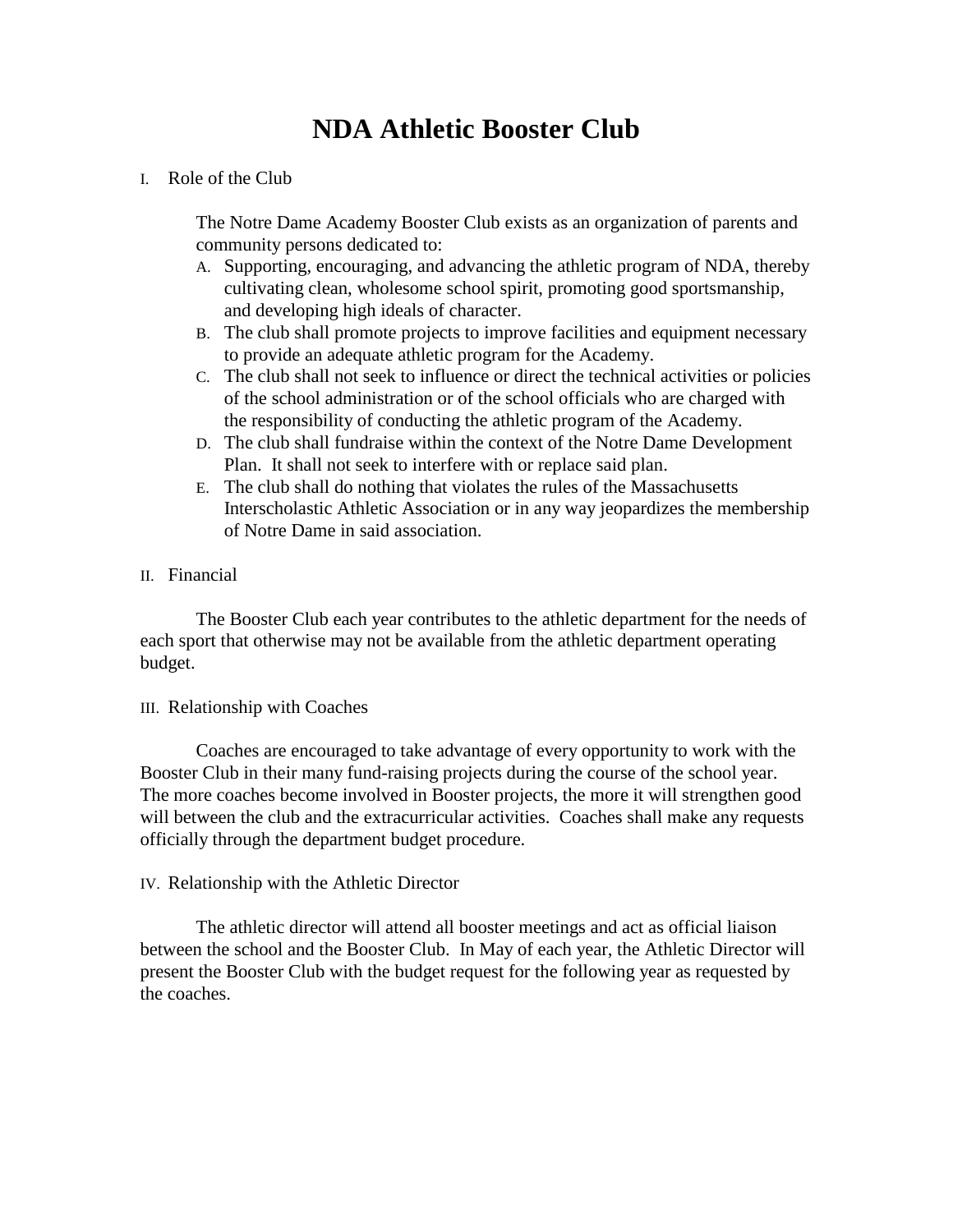# **Constitution of Notre Dame Academy High School Boosters Club**

Article I: Name

The name of this organization shall be the Notre Dame Academy Boosters Club.

Article II: Purpose and Function

It is the purpose of the NDA Boosters Club to encourage and support the NDA Interscholastic Athletic Philosophy and all sport activities.

Article III: Membership

Membership shall be open to any person who subscribes to the purpose and function of the NDA Boosters Club.

Article IV: Board of Directors

A five- (5) member Board of Directors who shall comply with the Constitution and by-laws of the NDA Boosters Club shall manage the affairs of the club. The Director of Athletics shall represent the administration of NDA and shall serve as a member of the Board of Directors with the four elected officers.

Article V: Officers

The officers of the club shall be adult members and shall consist of the President, Vice-President, Secretary, and Treasurer.

Article VI: Meetings

Section I: Regularly scheduled meetings shall be held monthly or bi-monthly.

Section II: Meetings may be conducted upon call of the President and any two- (2) members of the Board of Directors.

Article VII: Amendments

These Articles of the Constitution may be amended at a meeting of the membership by a two-thirds affirmative vote of the adult members present and voting, provided due notice of the proposed amendment(s) has been given to all members present at the previous meeting.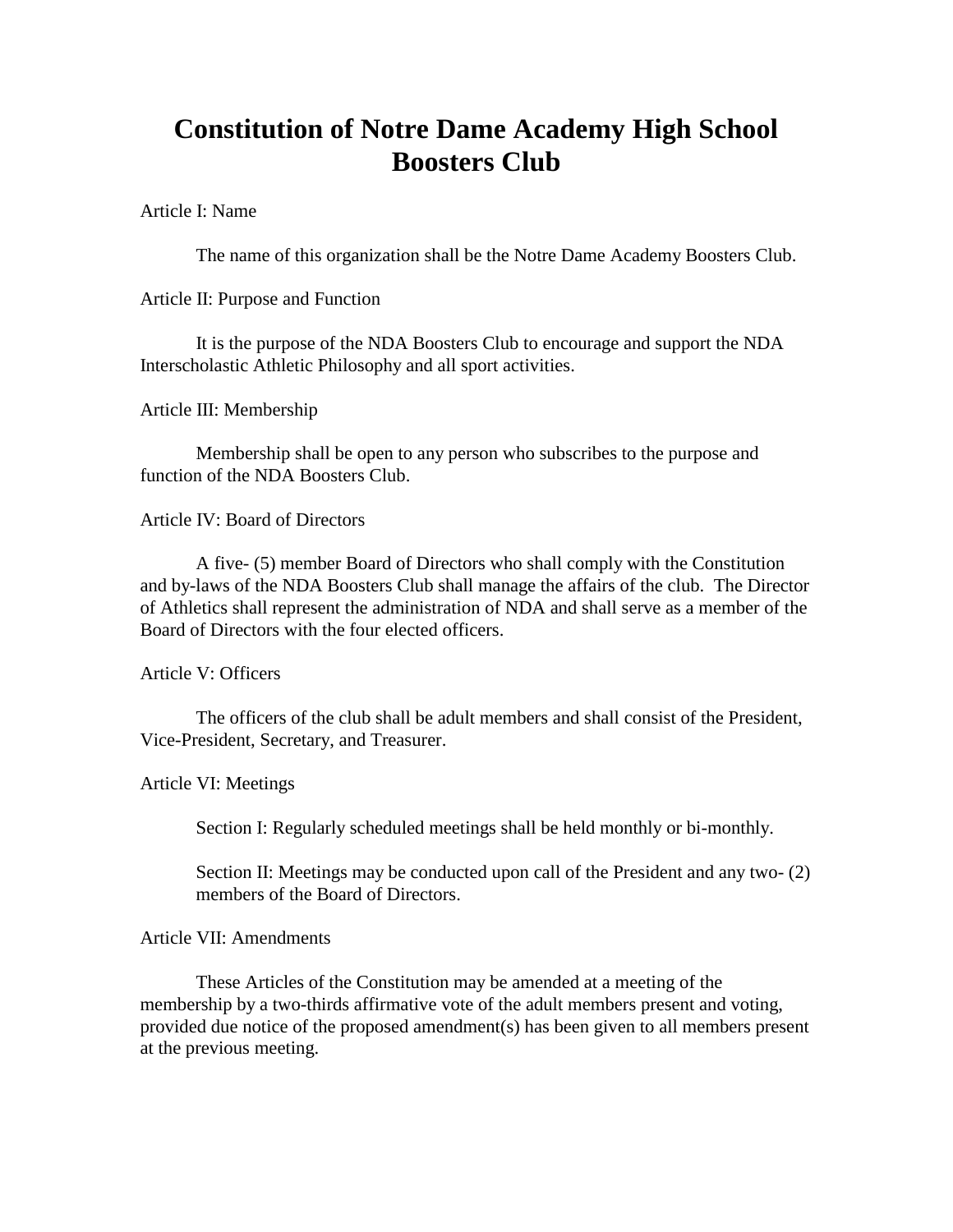# **By-laws of the Notre Dame Academy Boosters Club**

Article I: Membership

Section I: Qualifications

- A. Persons who subscribe to the purpose and function of the NDA Boosters Club.
- B. Annual dues for membership shall be set by the Board of Directors and approved by the membership at the annual (May) meeting.
- Section II: Representation
	- A. Each adult member is entitled to one vote when personally in attendance at meetings of the club.

### Article II: Board of Directors

Section I: Number and Term of Office

A. The business and operation of the club shall be managed and controlled by a board of four directors and the Athletic Director. The four directors shall be elected by a plurality vote of the members at the annual (May) meeting.

### Section II: Vacancies

A. In case of any vacancy on the Board of Directors, a successor to hold office for the remaining open term shall be elected by the members at the following meeting.

## Section III: Meetings

A. Board of Director's meetings may be held thirty minutes prior to the regular monthly meetings.

### Article III: Officers

Section I: Officers

- A. The officers shall be elected by the general membership at the annual (May) meeting.
- Section II: Duties
	- A. The President:
		- 1. Shall preside at all meetings of the club and of the Board of Directors.
		- 2. Shall personally represent the club or appoint a delegate where representation is deemed advisable.
		- 3. Shall appoint committees and committee chairmen.
		- 4. Shall effect compliance with the rules, regulations, and policies of the Academy and the MIAA.
		- 5. Shall sign all contracts in the name of the club with an additional member of the Board of Directors.
	- B. The Vice President:
		- 1. Shall have such powers and perform such duties as may be delegated to him/her by the President.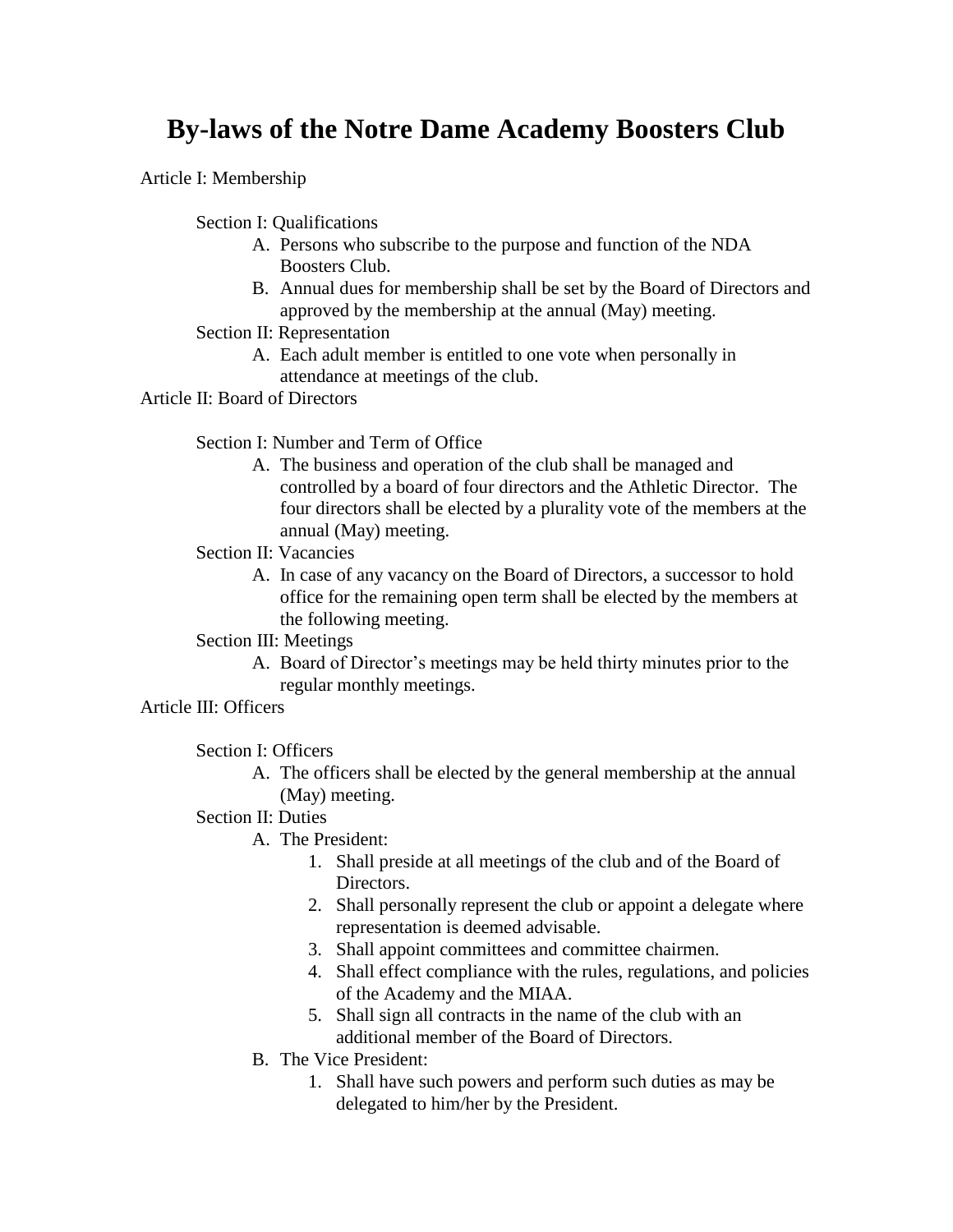- 2. In the absence or disability of the President, he/she shall perform the duties and exercise the powers of the President.
- 3. Shall keep the membership lists
- C. The Secretary:
	- 1. Shall keep and submit the minutes of all the meetings
	- 2. Shall keep such other records as directed by the Board of Directors.
	- 3. Shall perform all the duties usually incident to the office of Secretary, subject to the control of the Board of Directors.
	- 4. Shall submit a copy of minutes to school administration.
	- 5. Shall read minutes at the next meeting.
- D. The Treasurer:
	- 1. Shall keep the financial records of the club, collect dues, pay bills on approval of the Board of Directors, and have custody of all funds and property of the club.
	- 2. Shall perform all the duties usually incident to the office of Treasurer, subject to the control of the Board of Directors.
	- 3. Shall submit monthly statements to the NDA finance office and administration.

# Article IV: Finance

The funds are to be deposited in the NDA Boosters bank account and may be withdrawn on the signature of the Treasurer or President of the Board of Directors.

- A. The funds of this association shall be used to further the purpose expressed in Article II of this Constitution. Only the Treasurer or President upon the approval of the Board of Directors shall disburse them by properly drawn warrant upon the deposits of the association.
- B. The President and Treasurer of the association shall have the authority to authorize expenditures up to one hundred dollars (\$100.00) each month from the association's funds when it is not feasible to call a special meeting of the Board of Directors. A report of these expenditures shall be given at the next regular meeting.
- C. Disbursements in excess of \$100.00 are to be approved by a committee consisting of the athletic director and two other members of the Board of Directors.
- D. No member shall have any legal or equitable ownership in any of its funds or property.
- E. All funds collected by the officers or members of the Board of Directors shall be deposited in the NDA Booster bank account as approved by the Board.
- F. A check request shall be submitted to the Treasurer to pay by check all debts of the association in accordance with the terms of the invoice or on approval by the Board of Directors.